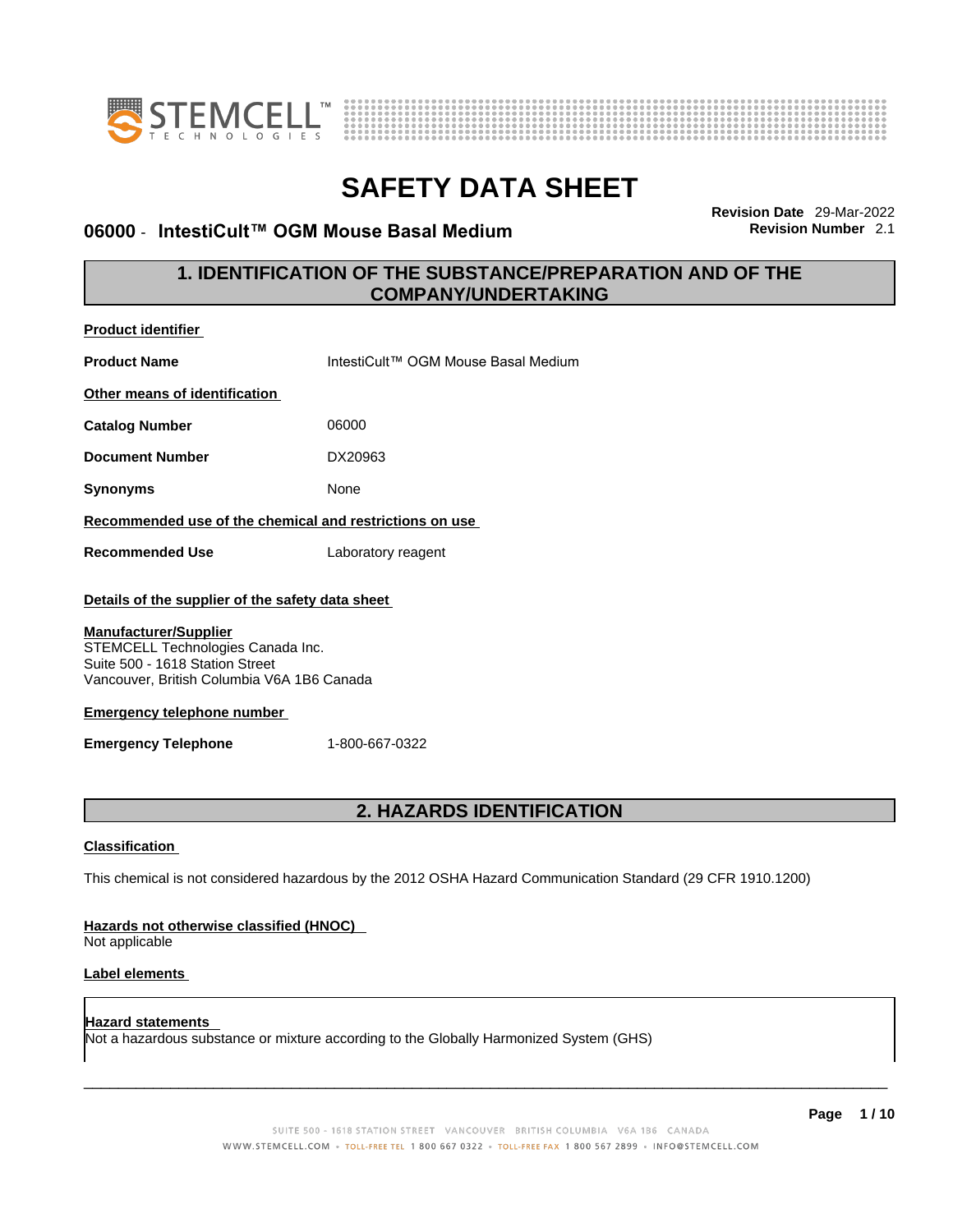



## \_\_\_\_\_\_\_\_\_\_\_\_\_\_\_\_\_\_\_\_\_\_\_\_\_\_\_\_\_\_\_\_\_\_\_\_\_\_\_\_\_\_\_\_\_\_\_\_\_\_\_\_\_\_\_\_\_\_\_\_\_\_\_\_\_\_\_\_\_\_\_\_\_\_\_\_\_\_\_\_\_\_\_\_\_\_\_\_\_\_\_\_\_ **Revision Date** 29-Mar-2022 **06000** - **IntestiCult™ OGM Mouse Basal Medium Revision Number** 2.1

The product contains no substances which at their given concentration, are considered to be hazardous to health.

**Appearance** Clear **Physical state** Liquid

**Odor** No data available

**Other Information**  Not applicable

#### **Unknown acute toxicity** 0 % of the mixture consists of ingredient(s) of unknown toxicity

0 % of the mixture consists of ingredient(s) of unknown acute oral toxicity

0 % of the mixture consists of ingredient(s) of unknown acute dermal toxicity

0 % of the mixture consists of ingredient(s) of unknown acute inhalation toxicity (gas)

0 % of the mixture consists of ingredient(s) of unknown acute inhalation toxicity (vapor)

0 % of the mixture consists of ingredient(s) of unknown acute inhalation toxicity (dust/mist)

## **3. COMPOSITION/INFORMATION ON INGREDIENTS**

#### **Substance**

Not applicable.

#### **Mixture**

Not a hazardous substance or mixture according to the Globally Harmonized System (GHS)

\*The exact percentage (concentration) of composition has been withheld as a trade secret.

## **4. FIRST AID MEASURES**

#### **Description of first aid measures**

| <b>Inhalation</b>   | Remove to fresh air.                                                                                                    |
|---------------------|-------------------------------------------------------------------------------------------------------------------------|
| Eye contact         | Rinse thoroughly with plenty of water for at least 15 minutes, lifting lower and upper eyelids.<br>Consult a physician. |
| <b>Skin contact</b> | Wash skin with soap and water.                                                                                          |
| <b>Ingestion</b>    | Clean mouth with water and drink afterwards plenty of water.                                                            |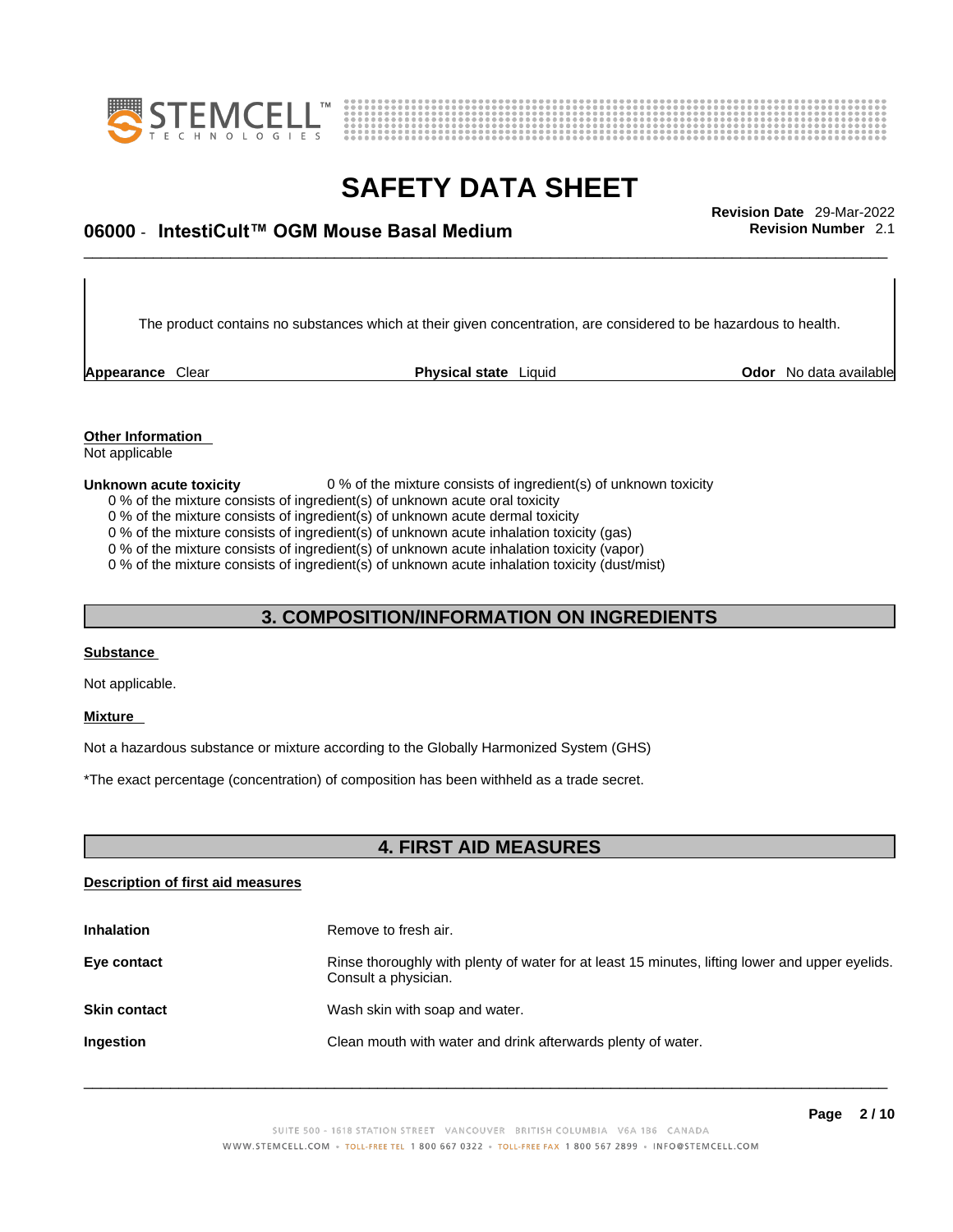



## \_\_\_\_\_\_\_\_\_\_\_\_\_\_\_\_\_\_\_\_\_\_\_\_\_\_\_\_\_\_\_\_\_\_\_\_\_\_\_\_\_\_\_\_\_\_\_\_\_\_\_\_\_\_\_\_\_\_\_\_\_\_\_\_\_\_\_\_\_\_\_\_\_\_\_\_\_\_\_\_\_\_\_\_\_\_\_\_\_\_\_\_\_ **Revision Date** 29-Mar-2022 **06000** - **IntestiCult™ OGM Mouse Basal Medium Revision Number** 2.1

| Most important symptoms and effects, both acute and delayed                                                      |                                                                                                                                       |  |
|------------------------------------------------------------------------------------------------------------------|---------------------------------------------------------------------------------------------------------------------------------------|--|
| <b>Symptoms</b>                                                                                                  | No information available.                                                                                                             |  |
|                                                                                                                  | Indication of any immediate medical attention and special treatment needed                                                            |  |
| Note to physicians                                                                                               | Treat symptomatically.                                                                                                                |  |
|                                                                                                                  |                                                                                                                                       |  |
|                                                                                                                  | <b>5. FIRE-FIGHTING MEASURES</b>                                                                                                      |  |
| <b>Suitable Extinguishing Media</b>                                                                              | Use extinguishing measures that are appropriate to local circumstances and the<br>surrounding environment.                            |  |
| Unsuitable extinguishing media                                                                                   | CAUTION: Use of water spray when fighting fire may be inefficient.                                                                    |  |
| Specific hazards arising from the<br>chemical                                                                    | No information available.                                                                                                             |  |
| <b>Explosion data</b><br><b>Sensitivity to Mechanical Impact None.</b><br><b>Sensitivity to Static Discharge</b> | None.                                                                                                                                 |  |
| Special protective equipment for<br>fire-fiqhters                                                                | Firefighters should wear self-contained breathing apparatus and full firefighting turnout<br>gear. Use personal protection equipment. |  |

## **6. ACCIDENTAL RELEASE MEASURES**

## **Personal precautions, protective equipment and emergency procedures**

| <b>Personal precautions</b>                          | Ensure adequate ventilation.                                                         |  |  |
|------------------------------------------------------|--------------------------------------------------------------------------------------|--|--|
| <b>Environmental precautions</b>                     |                                                                                      |  |  |
| <b>Environmental precautions</b>                     | See Section 12 for additional Ecological Information.                                |  |  |
| Methods and material for containment and cleaning up |                                                                                      |  |  |
| <b>Methods for containment</b>                       | Prevent further leakage or spillage if safe to do so.                                |  |  |
| Methods for cleaning up                              | Pick up and transfer to properly labeled containers.                                 |  |  |
| Prevention of secondary hazards                      | Clean contaminated objects and areas thoroughly observing environmental regulations. |  |  |
|                                                      |                                                                                      |  |  |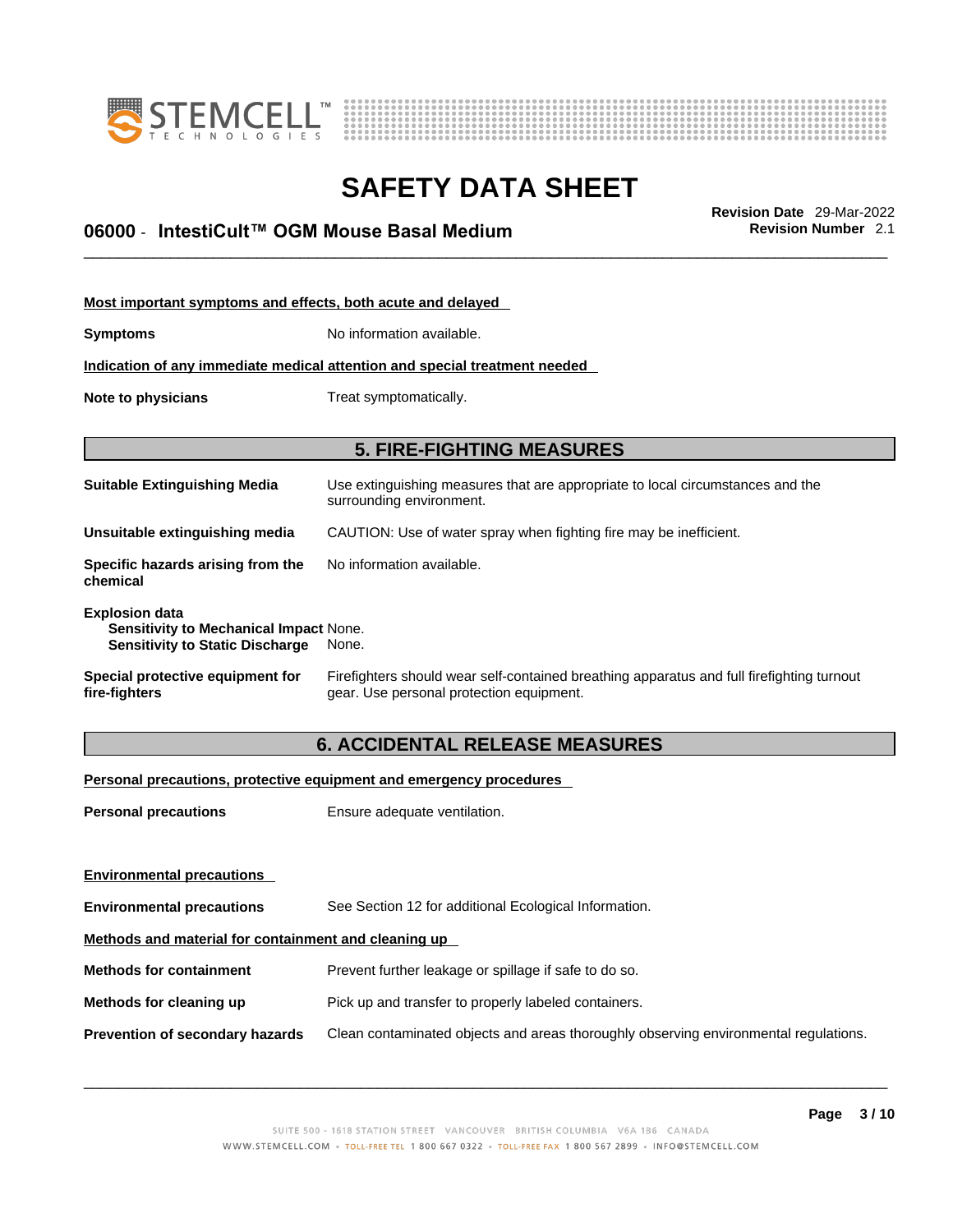



## \_\_\_\_\_\_\_\_\_\_\_\_\_\_\_\_\_\_\_\_\_\_\_\_\_\_\_\_\_\_\_\_\_\_\_\_\_\_\_\_\_\_\_\_\_\_\_\_\_\_\_\_\_\_\_\_\_\_\_\_\_\_\_\_\_\_\_\_\_\_\_\_\_\_\_\_\_\_\_\_\_\_\_\_\_\_\_\_\_\_\_\_\_ **Revision Date** 29-Mar-2022 **06000** - **IntestiCult™ OGM Mouse Basal Medium Revision Number** 2.1

|                                                              | <b>7. HANDLING AND STORAGE</b>                                                                                                                                              |
|--------------------------------------------------------------|-----------------------------------------------------------------------------------------------------------------------------------------------------------------------------|
| <b>Precautions for safe handling</b>                         |                                                                                                                                                                             |
| Advice on safe handling                                      | Handle in accordance with good industrial hygiene and safety practice.                                                                                                      |
| Conditions for safe storage, including any incompatibilities |                                                                                                                                                                             |
| <b>Storage Conditions</b>                                    | Store in accordance with information listed on the Product Information Sheet (PIS).                                                                                         |
|                                                              |                                                                                                                                                                             |
|                                                              | 8. EXPOSURE CONTROLS/PERSONAL PROTECTION                                                                                                                                    |
| <b>Control parameters</b>                                    |                                                                                                                                                                             |
| <b>Exposure Limits</b>                                       | This product, as supplied, does not contain any hazardous materials with occupational<br>exposure limits established by the region specific regulatory bodies.              |
| Appropriate engineering controls                             |                                                                                                                                                                             |
| <b>Engineering controls</b>                                  | <b>Showers</b><br>Eyewash stations<br>Ventilation systems.                                                                                                                  |
|                                                              | Individual protection measures, such as personal protective equipment                                                                                                       |
| <b>Eye/face protection</b>                                   | No special protective equipment required.                                                                                                                                   |
| Skin and body protection                                     | No special protective equipment required.                                                                                                                                   |
| <b>Respiratory protection</b>                                | No protective equipment is needed under normal use conditions. If exposure limits are<br>exceeded or irritation is experienced, ventilation and evacuation may be required. |
|                                                              |                                                                                                                                                                             |
| <b>General hygiene considerations</b>                        | Handle in accordance with good industrial hygiene and safety practice.                                                                                                      |
|                                                              |                                                                                                                                                                             |

## **9. PHYSICAL AND CHEMICAL PROPERTIES**

**Information on basic physical and chemical properties Physical state** Liquid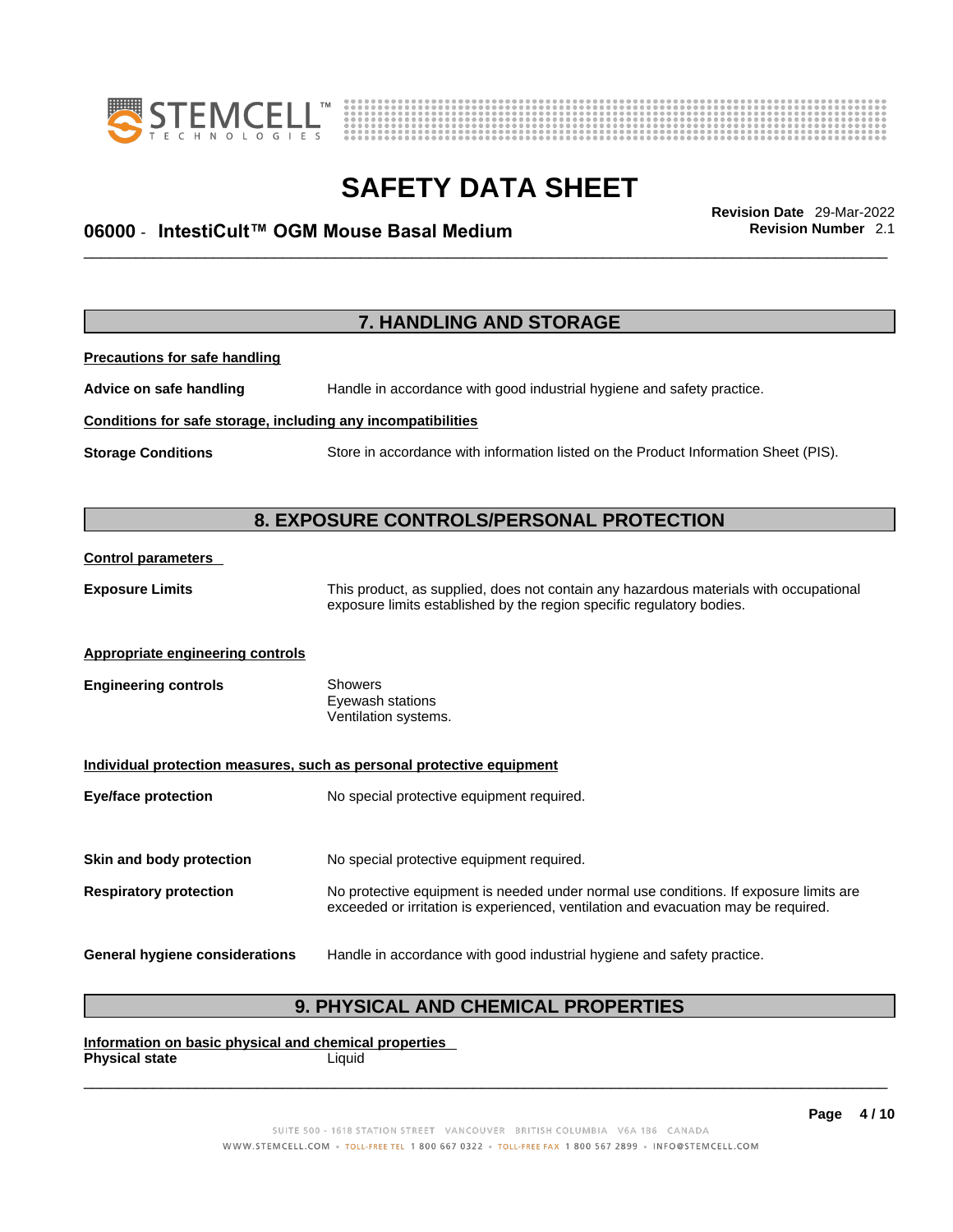



## \_\_\_\_\_\_\_\_\_\_\_\_\_\_\_\_\_\_\_\_\_\_\_\_\_\_\_\_\_\_\_\_\_\_\_\_\_\_\_\_\_\_\_\_\_\_\_\_\_\_\_\_\_\_\_\_\_\_\_\_\_\_\_\_\_\_\_\_\_\_\_\_\_\_\_\_\_\_\_\_\_\_\_\_\_\_\_\_\_\_\_\_\_ **Revision Date** 29-Mar-2022 **06000** - **IntestiCult™ OGM Mouse Basal Medium Revision Number** 2.1

| Appearance            | Clear             |
|-----------------------|-------------------|
| Color                 | red               |
| Odor                  | No data available |
| <b>Odor threshold</b> | No data available |

| <b>FIUPEILY</b>                      | v a |
|--------------------------------------|-----|
| рH                                   | Nc  |
| Melting point / freezing point       | Nc  |
| <b>Boiling point / boiling range</b> | Nc  |
| <b>Flash point</b>                   | Nc  |
| <b>Evaporation rate</b>              | Nc  |
| Flammability (solid, gas)            | Nc  |
| <b>Flammability Limit in Air</b>     |     |
| <b>Upper flammability limit:</b>     | Nc  |
| Lower flammability limit:            | Nc  |
| Vapor pressure                       | Nc  |
| Vapor density                        | Nc  |
| <b>Relative density</b>              | Nc  |
| <b>Water solubility</b>              | Nc  |
| Solubility in other solvents         | Nc  |
| <b>Partition coefficient</b>         | Nc  |
| <b>Autoignition temperature</b>      | Nc  |
| <b>Decomposition temperature</b>     | Nc  |
| <b>Kinematic viscosity</b>           | Nc  |
| <b>Dynamic viscosity</b>             | Nc  |
| <b>Explosive properties</b>          | Nc  |
| <b>Oxidizing properties</b>          | No  |
| <b>Other Information</b>             |     |
|                                      |     |

**p** data available **Oxidizing properties** No information available **p** data available **Point American points** *point had available in the None known* **Boiling point / boiling range** No data available None known **Flash point** No data available None known e and an allable None known <mark>None known</mark><br>حماية المراجع المسابق المراجع المراجع المراجع<br>المراجع المراجع المراجع المراجع المراجع المراجع المراجع المراجع المراجع **Flammability (solid, gas)** No data available None known **Upper flammability limit:** No data available **Lower flammability limit:** No data available لا العربية العالمية المعلمية المعلمية المعلمية المعلمية المعلمية المعلمية المعلمية المعلمية المعلمية<br>المعلمية المعلمية المعلمية المعلمية المعلمية المعلمية المعلمية المعلمية المعلمية المعلمية المعلمية المعلمية ال<br>المعلمية اب data available None known<br>Mone known در None known در None known **Relative** data available **b** data available None known **Solution Colubility in** a solvent in the solvent and available none known **Partition coefficient coefficient coefficient coefficient coefficient coefficient coefficient coefficient coefficient coefficient coefficient coefficient coefficient coefficient coefficient** لابوات المسير المعرفة المناف<mark>ي</mark>ة المسيرة المعرفة المسيرة المسيرة المسيرة المسيرة المسيرة المسيرة المسيرة المسير<br>المسيرة المسيرة المسيرة المسيرة المسيرة المسيرة المسيرة المسيرة المسيرة المسيرة المسيرة المسيرة المسيرة المسي **p** data available **Kingmatical Cone is a viscosity of the set of the viscosity** None known **D** data available None known

**Softening point**<br> **Molecular weight**<br> **Molecular weight**<br> **Molecular weight**<br> **Molecular weight No information available Molecular formula** No information available **VOC Content (%)**<br> **Content (%)**<br>
No information available<br>
No information available **No information available Bulk density No information available** 

## **Property CONSCRUTE IN THE VALUES REMARKS • Remarks** • **Method**

**Flammability Limit in Air** None known

## **10. STABILITY AND REACTIVITY**

| Reactivity                                                              | No information available.                                 |
|-------------------------------------------------------------------------|-----------------------------------------------------------|
| Chemical stability                                                      | Stable under recommended transport or storage conditions. |
| <b>Possibility of hazardous reactions</b> None under normal processing. |                                                           |
| <b>Conditions to avoid</b>                                              | None known based on information supplied.                 |
| Incompatible materials                                                  | None known based on information supplied.                 |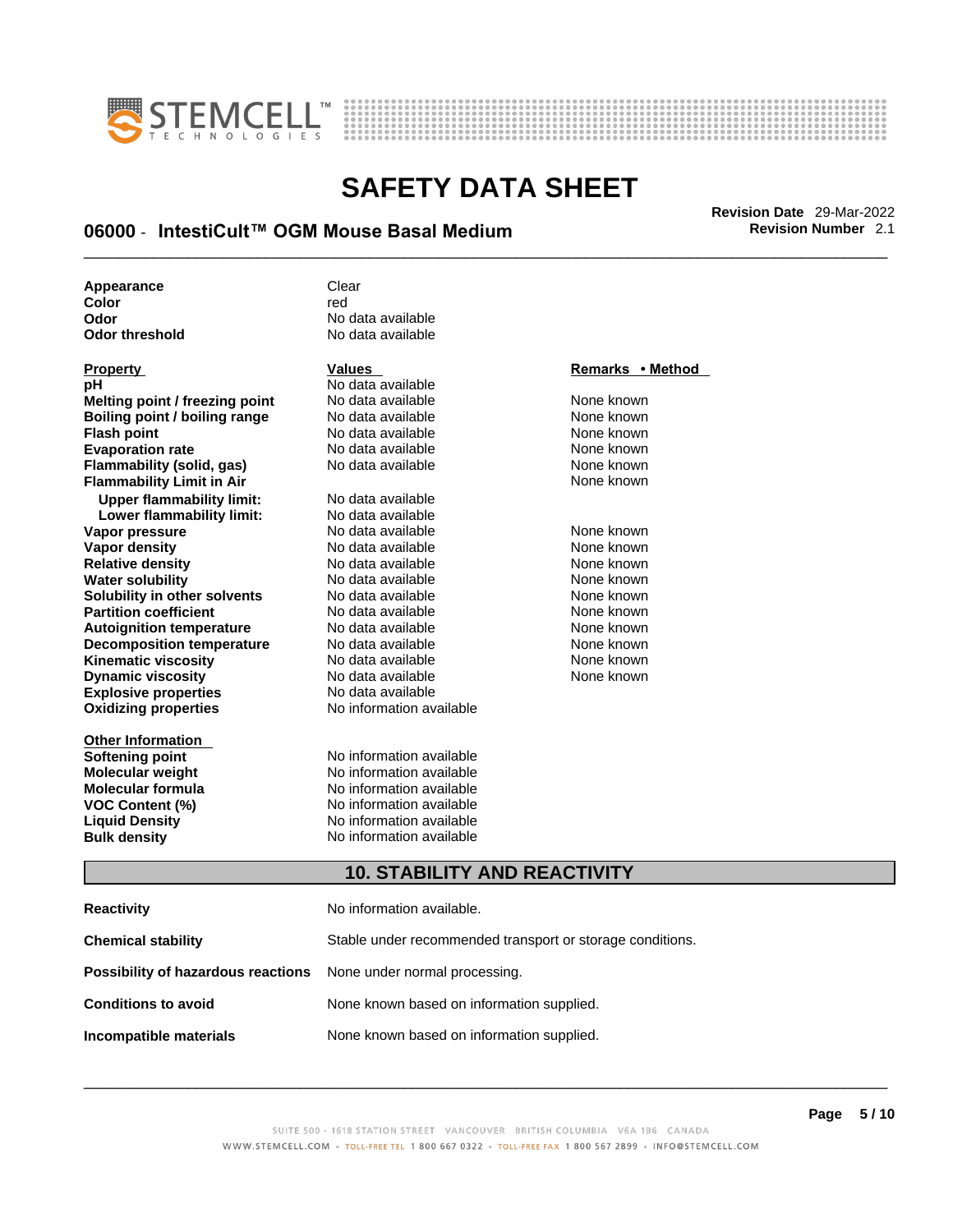



## \_\_\_\_\_\_\_\_\_\_\_\_\_\_\_\_\_\_\_\_\_\_\_\_\_\_\_\_\_\_\_\_\_\_\_\_\_\_\_\_\_\_\_\_\_\_\_\_\_\_\_\_\_\_\_\_\_\_\_\_\_\_\_\_\_\_\_\_\_\_\_\_\_\_\_\_\_\_\_\_\_\_\_\_\_\_\_\_\_\_\_\_\_ **Revision Date** 29-Mar-2022 **06000** - **IntestiCult™ OGM Mouse Basal Medium Revision Number** 2.1

**Hazardous decomposition products** None known based on information supplied.

## **11. TOXICOLOGICAL INFORMATION**

**Information on likely routes of exposure**

**Product Information**

| Specific test data for the substance or mixture is not available.<br><b>Inhalation</b><br>Specific test data for the substance or mixture is not available.<br>Eye contact<br>Specific test data for the substance or mixture is not available.<br><b>Skin contact</b><br>Ingestion<br>Specific test data for the substance or mixture is not available.<br>Symptoms related to the physical, chemical and toxicological characteristics<br>No information available.<br><b>Symptoms</b><br><b>Numerical measures of toxicity</b><br><b>Acute toxicity</b>                        |  |  |
|-----------------------------------------------------------------------------------------------------------------------------------------------------------------------------------------------------------------------------------------------------------------------------------------------------------------------------------------------------------------------------------------------------------------------------------------------------------------------------------------------------------------------------------------------------------------------------------|--|--|
|                                                                                                                                                                                                                                                                                                                                                                                                                                                                                                                                                                                   |  |  |
|                                                                                                                                                                                                                                                                                                                                                                                                                                                                                                                                                                                   |  |  |
|                                                                                                                                                                                                                                                                                                                                                                                                                                                                                                                                                                                   |  |  |
|                                                                                                                                                                                                                                                                                                                                                                                                                                                                                                                                                                                   |  |  |
|                                                                                                                                                                                                                                                                                                                                                                                                                                                                                                                                                                                   |  |  |
|                                                                                                                                                                                                                                                                                                                                                                                                                                                                                                                                                                                   |  |  |
|                                                                                                                                                                                                                                                                                                                                                                                                                                                                                                                                                                                   |  |  |
| 0 % of the mixture consists of ingredient(s) of unknown toxicity<br>Unknown acute toxicity<br>0 % of the mixture consists of ingredient(s) of unknown acute oral toxicity<br>0 % of the mixture consists of ingredient(s) of unknown acute dermal toxicity<br>0 % of the mixture consists of ingredient(s) of unknown acute inhalation toxicity (gas)<br>0 % of the mixture consists of ingredient(s) of unknown acute inhalation toxicity (vapor)<br>0 % of the mixture consists of ingredient(s) of unknown acute inhalation toxicity (dust/mist)<br><b>Product Information</b> |  |  |
| Delayed and immediate effects as well as chronic effects from short and long-term exposure                                                                                                                                                                                                                                                                                                                                                                                                                                                                                        |  |  |
| <b>Skin corrosion/irritation</b><br>No information available.<br><b>Product Information</b>                                                                                                                                                                                                                                                                                                                                                                                                                                                                                       |  |  |

Product Information **Serious eye damage/eye irritation** No information available. Product Information **Respiratory or skin sensitization** No information available. Product Information **Germ cell mutagenicity** No information available.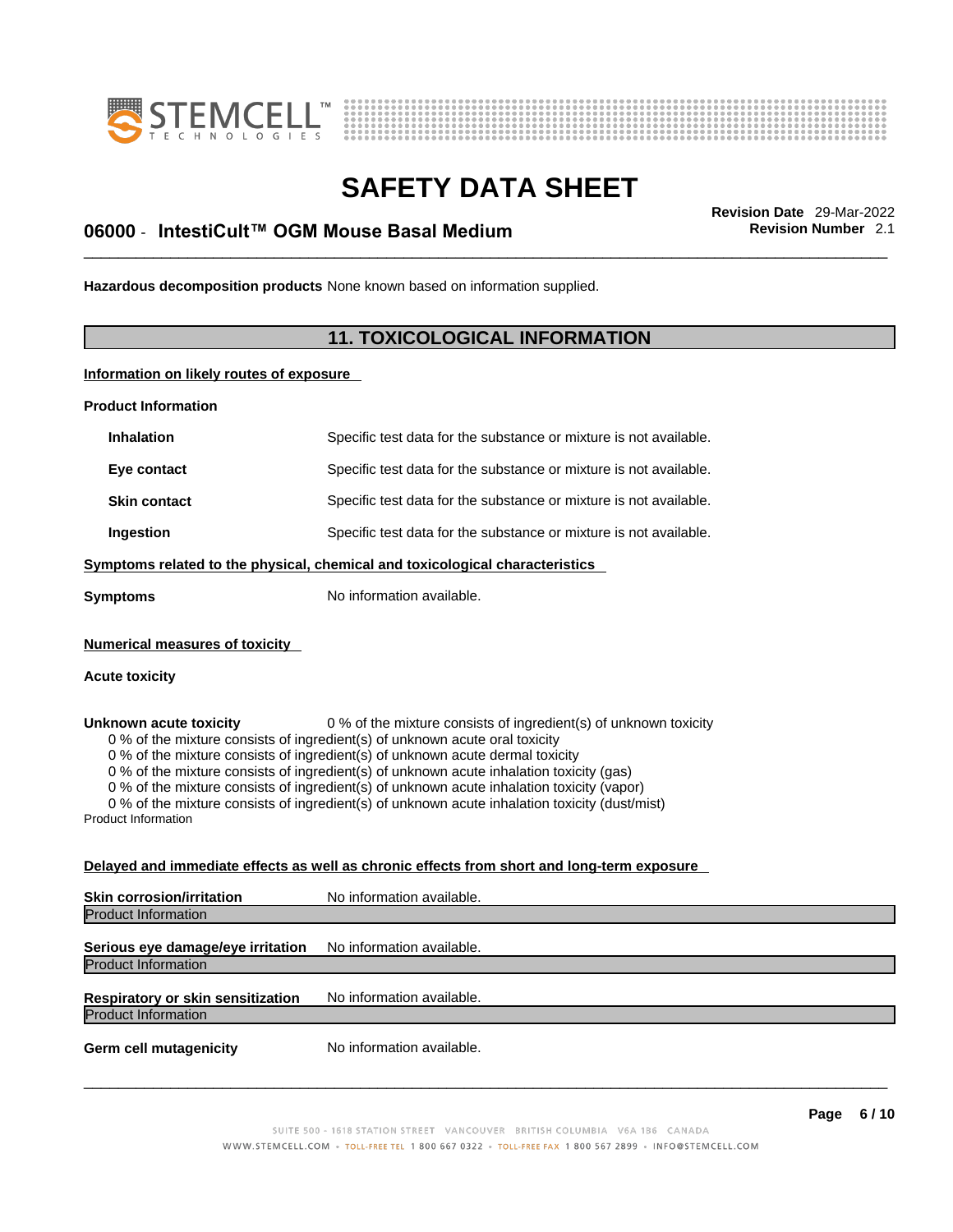



## \_\_\_\_\_\_\_\_\_\_\_\_\_\_\_\_\_\_\_\_\_\_\_\_\_\_\_\_\_\_\_\_\_\_\_\_\_\_\_\_\_\_\_\_\_\_\_\_\_\_\_\_\_\_\_\_\_\_\_\_\_\_\_\_\_\_\_\_\_\_\_\_\_\_\_\_\_\_\_\_\_\_\_\_\_\_\_\_\_\_\_\_\_ **Revision Date** 29-Mar-2022 **06000** - **IntestiCult™ OGM Mouse Basal Medium Revision Number** 2.1

| <b>Product Information</b>             |                                                                                                                    |
|----------------------------------------|--------------------------------------------------------------------------------------------------------------------|
| Carcinogenicity                        | No information available.                                                                                          |
| <b>Reproductive toxicity</b>           | No information available.                                                                                          |
|                                        | <b>Product Information</b>                                                                                         |
| <b>STOT - single exposure</b>          | No information available.<br><b>Product Information</b>                                                            |
| <b>STOT - repeated exposure</b>        | No information available.                                                                                          |
|                                        | <b>Product Information</b>                                                                                         |
| <b>Aspiration hazard</b>               | No information available.                                                                                          |
|                                        | <b>12. ECOLOGICAL INFORMATION</b>                                                                                  |
|                                        |                                                                                                                    |
| <b>Ecotoxicity</b>                     | <b>Product Information</b>                                                                                         |
|                                        |                                                                                                                    |
| Persistence and degradability          | No information available.                                                                                          |
| <b>Bioaccumulation</b>                 | There is no data for this product.                                                                                 |
| Other adverse effects                  | No information available.                                                                                          |
|                                        |                                                                                                                    |
|                                        | <b>13. DISPOSAL CONSIDERATIONS</b>                                                                                 |
| <b>Waste treatment methods</b>         |                                                                                                                    |
| Waste from residues/unused<br>products | Dispose of in accordance with local regulations. Dispose of waste in accordance with<br>environmental legislation. |
| <b>Contaminated packaging</b>          | Do not reuse empty containers.                                                                                     |

## **14. TRANSPORT INFORMATION**

DOT Not regulated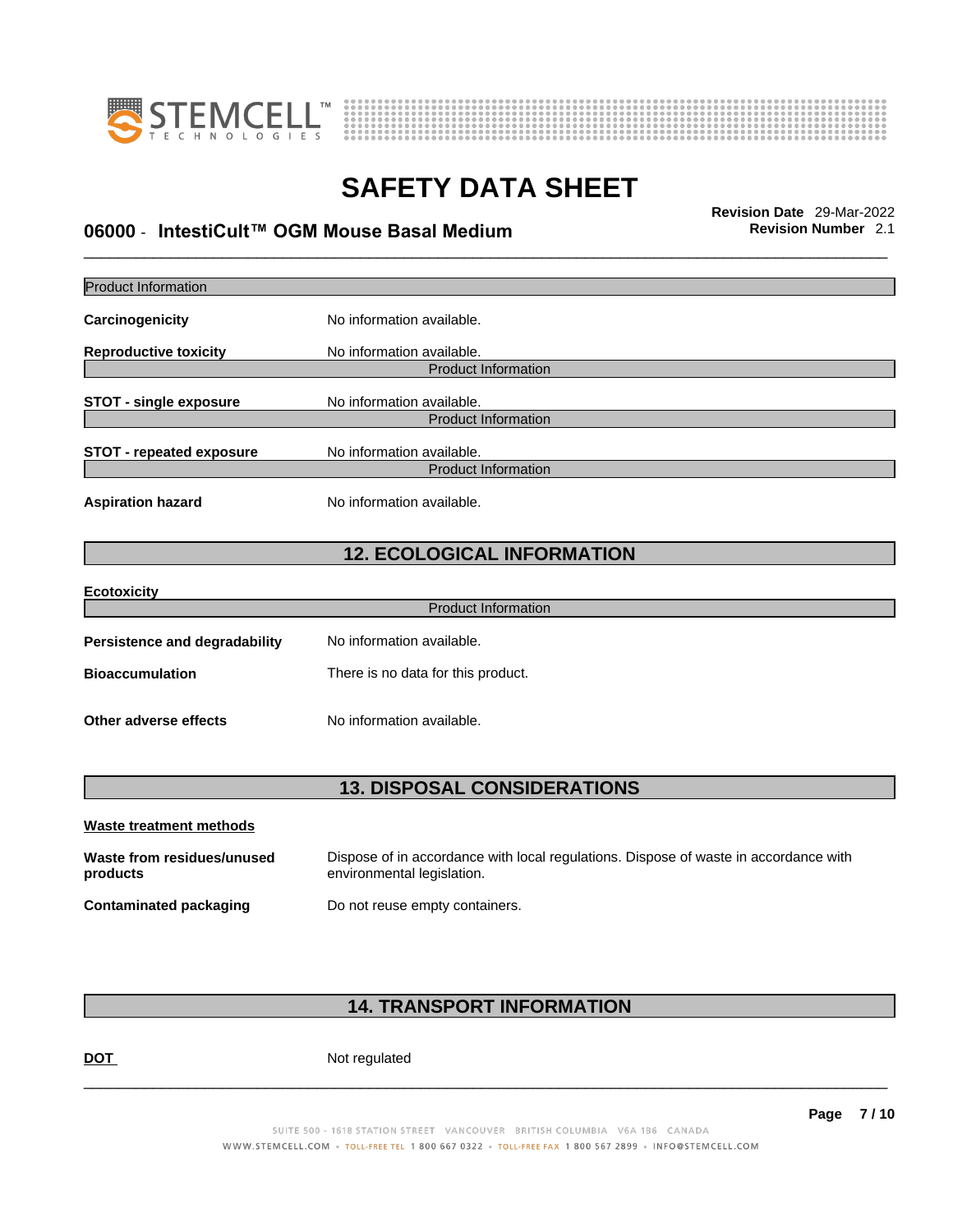



## \_\_\_\_\_\_\_\_\_\_\_\_\_\_\_\_\_\_\_\_\_\_\_\_\_\_\_\_\_\_\_\_\_\_\_\_\_\_\_\_\_\_\_\_\_\_\_\_\_\_\_\_\_\_\_\_\_\_\_\_\_\_\_\_\_\_\_\_\_\_\_\_\_\_\_\_\_\_\_\_\_\_\_\_\_\_\_\_\_\_\_\_\_ **Revision Date** 29-Mar-2022 **06000** - **IntestiCult™ OGM Mouse Basal Medium Revision Number** 2.1

| TDG         | Not regulated |
|-------------|---------------|
| <b>MEX</b>  | Not regulated |
| ICAO (air)  | Not regulated |
| <b>IATA</b> | Not regulated |
| <b>IMDG</b> | Not regulated |
| <b>RID</b>  | Not regulated |
| <b>ADR</b>  | Not regulated |
| <b>ADN</b>  | Not regulated |

## **15. REGULATORY INFORMATION**

| <b>International Inventories</b> |                 |  |
|----------------------------------|-----------------|--|
| <b>TSCA</b>                      | Does not comply |  |
| <b>DSL/NDSL</b>                  | Does not comply |  |
| <b>EINECS/ELINCS</b>             | Does not comply |  |
| <b>ENCS</b>                      | Does not comply |  |
| <b>IECSC</b>                     | Does not comply |  |
| <b>KECL</b>                      | Does not comply |  |
| <b>PICCS</b>                     | Does not comply |  |
| <b>AICS</b>                      | Does not comply |  |
|                                  |                 |  |

 **Legend:** 

 **TSCA** - United States Toxic Substances Control Act Section 8(b) Inventory

 **DSL/NDSL** - Canadian Domestic Substances List/Non-Domestic Substances List

 **EINECS/ELINCS** - European Inventory of Existing Chemical Substances/European List of Notified Chemical Substances

 **ENCS** - Japan Existing and New Chemical Substances

 **IECSC** - China Inventory of Existing Chemical Substances

 **KECL** - Korean Existing and Evaluated Chemical Substances

 **PICCS** - Philippines Inventory of Chemicals and Chemical Substances

 **AICS** - Australian Inventory of Chemical Substances

#### **US Federal Regulations**

### **SARA 313**

Section 313 of Title III of the Superfund Amendments and Reauthorization Act of 1986 (SARA). This product does not contain any chemicals which are subject to the reporting requirements of the Act and Title 40 of the Code of Federal Regulations, Part 372.

| No |  |
|----|--|
| No |  |
|    |  |

 $\_$  ,  $\_$  ,  $\_$  ,  $\_$  ,  $\_$  ,  $\_$  ,  $\_$  ,  $\_$  ,  $\_$  ,  $\_$  ,  $\_$  ,  $\_$  ,  $\_$  ,  $\_$  ,  $\_$  ,  $\_$  ,  $\_$  ,  $\_$  ,  $\_$  ,  $\_$  ,  $\_$  ,  $\_$  ,  $\_$  ,  $\_$  ,  $\_$  ,  $\_$  ,  $\_$  ,  $\_$  ,  $\_$  ,  $\_$  ,  $\_$  ,  $\_$  ,  $\_$  ,  $\_$  ,  $\_$  ,  $\_$  ,  $\_$  ,

**Page 8 / 10**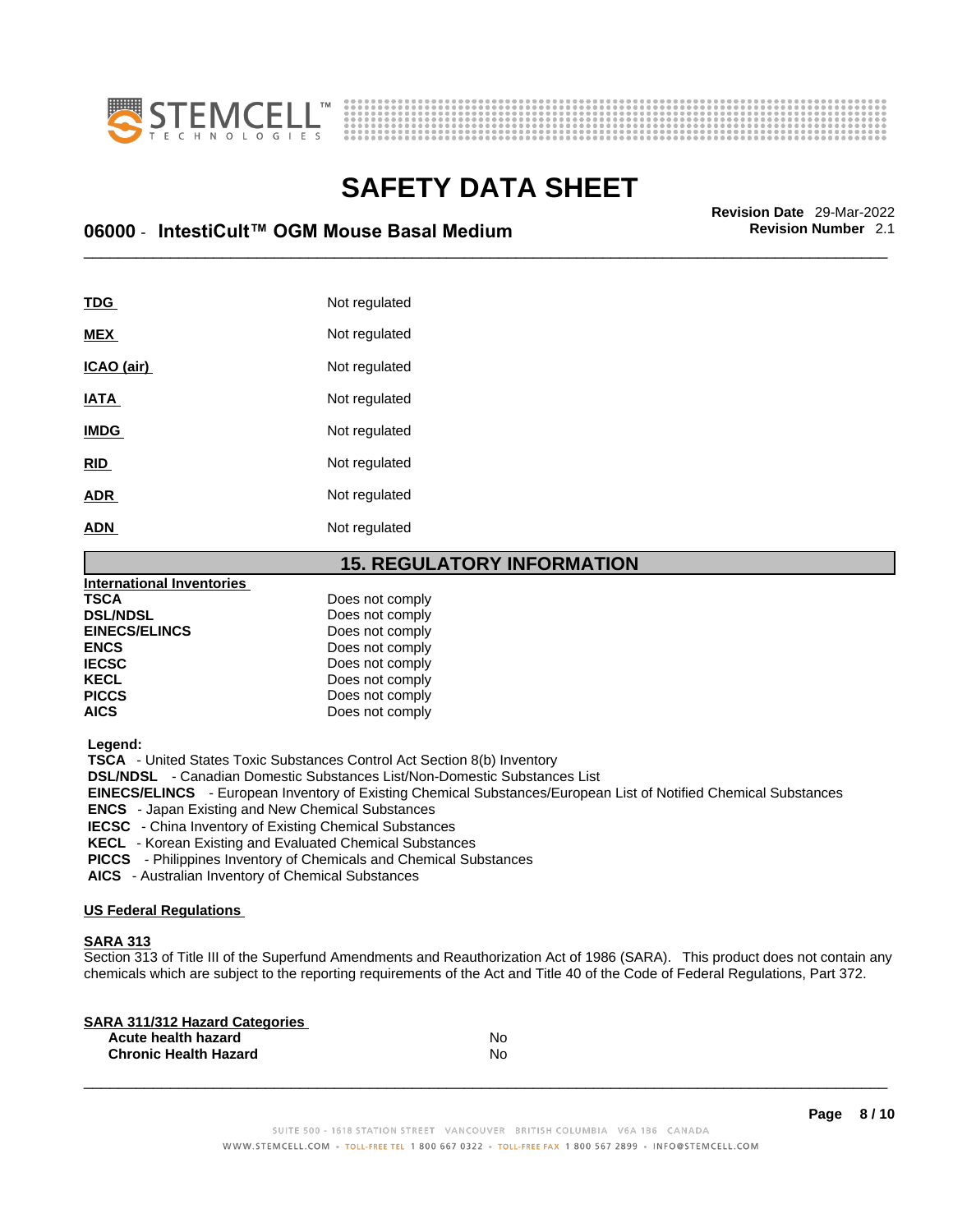



## \_\_\_\_\_\_\_\_\_\_\_\_\_\_\_\_\_\_\_\_\_\_\_\_\_\_\_\_\_\_\_\_\_\_\_\_\_\_\_\_\_\_\_\_\_\_\_\_\_\_\_\_\_\_\_\_\_\_\_\_\_\_\_\_\_\_\_\_\_\_\_\_\_\_\_\_\_\_\_\_\_\_\_\_\_\_\_\_\_\_\_\_\_ **Revision Date** 29-Mar-2022 **06000** - **IntestiCult™ OGM Mouse Basal Medium Revision Number** 2.1

**Fire hazard No. 2018 19:30 No. 2018 19:30 No. 2018 19:30 No. 2018 19:30 No. 2018 19:30 No. 2018 19:30 No. 2018 19:30 No. 2019 19:30 No. 2019 19:30 No. 2019 19:30 No. 2019 19:30 No. 2019 19:30 No. 2019 19:30 No. 2019 19:30 Sudden release of pressure hazard** No **Reactive Hazard** No

#### **CWA** (Clean Water Act)

This product does not contain any substances regulated as pollutants pursuant to the Clean Water Act (40 CFR 122.21 and 40 CFR 122.42).

#### **CERCLA**

This material, as supplied, does not contain any substances regulated as hazardous substances under the Comprehensive Environmental Response Compensation and Liability Act (CERCLA) (40 CFR 302) or the Superfund Amendments and Reauthorization Act (SARA) (40 CFR 355). There may be specific reporting requirements at the local, regional, or state level pertaining to releases of this material.

#### **US State Regulations**

#### **California Proposition 65**

This product does not contain any Proposition 65 chemicals.

## **U.S. State Right-to-Know Regulations**

#### **US State Regulations**

| Chemical name     | New<br><b>Jersey</b> | <b>Massachusetts</b> | Pennsylvania |
|-------------------|----------------------|----------------------|--------------|
| Water             |                      |                      |              |
| 7700.<br>732-18-5 |                      |                      |              |

#### **U.S. EPA Label Information**

**EPA Pesticide Registration Number** Not applicable

## **16. OTHER INFORMATION, INCLUDING DATE OF PREPARATION OF THE LAST REVISION**

**Prepared By, Cuality Control. STEMCELL Technologies Canada Inc.** 

**Revision Date** 29-Mar-2022

**Revision Note** Noinformation available.

**Disclaimer**

The information provided in this Safety Data Sheet is correct to the best of our knowledge, information and belief at the date of its publication. The information given is designed only as a guidance for safe handling, use, processing, storage, transportation, disposal and release and is not to be considered a warranty or quality specification. The information relates only to the specific material designated and may not be valid for such material used in combination with any other

 $\_$  ,  $\_$  ,  $\_$  ,  $\_$  ,  $\_$  ,  $\_$  ,  $\_$  ,  $\_$  ,  $\_$  ,  $\_$  ,  $\_$  ,  $\_$  ,  $\_$  ,  $\_$  ,  $\_$  ,  $\_$  ,  $\_$  ,  $\_$  ,  $\_$  ,  $\_$  ,  $\_$  ,  $\_$  ,  $\_$  ,  $\_$  ,  $\_$  ,  $\_$  ,  $\_$  ,  $\_$  ,  $\_$  ,  $\_$  ,  $\_$  ,  $\_$  ,  $\_$  ,  $\_$  ,  $\_$  ,  $\_$  ,  $\_$  ,

**Page 9 / 10**